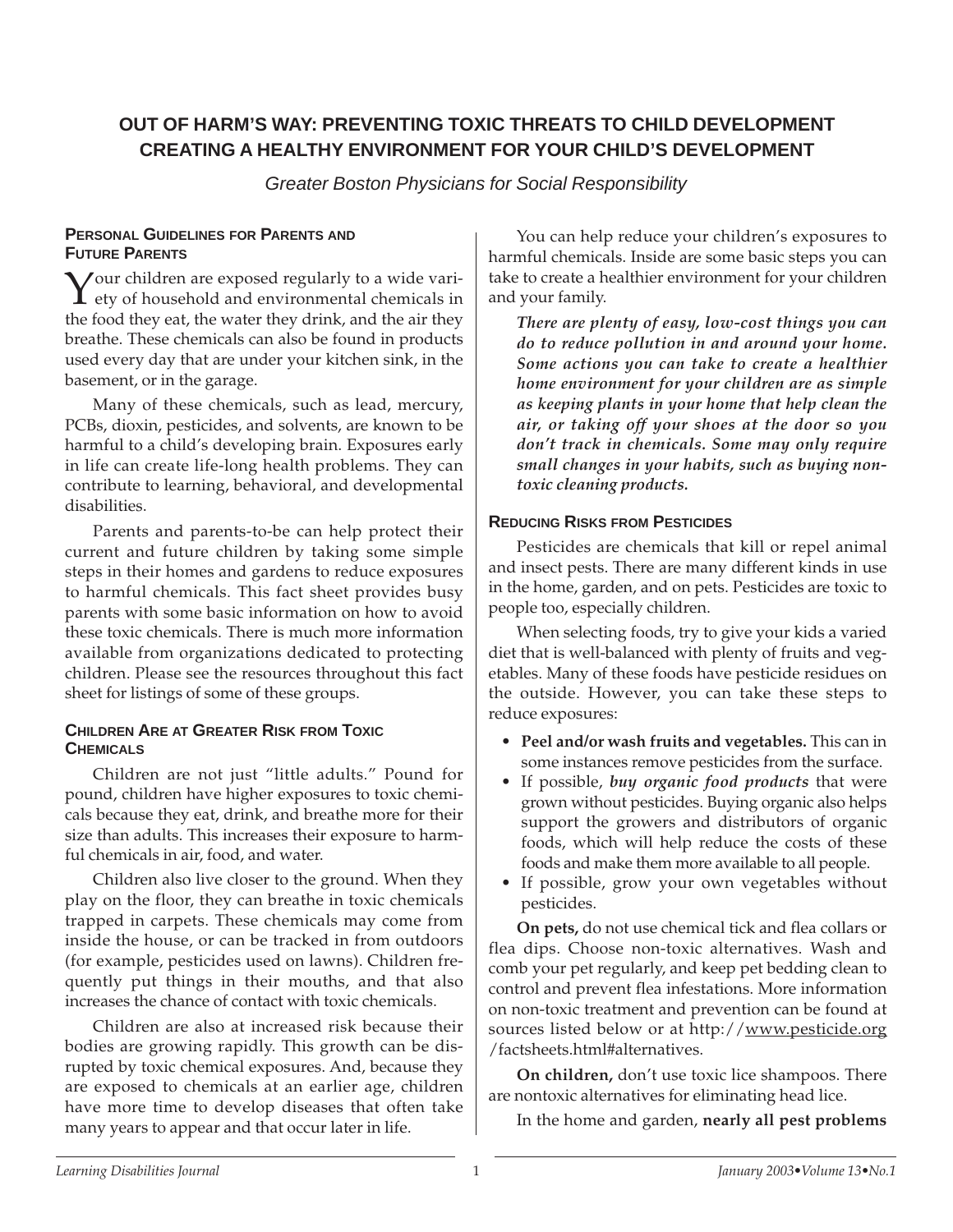**can be solved without the use of toxic pesticides.** Do not use pesticides in your home or garden unless all other alternatives have been exhausted.

**Prevent pests** from entering your home by sealing cracks and crevices where pests may enter, such as around baseboards. Also, reduce moisture and food sources available to pests. Clean up crumbs and spills and put away all food. If you have an insect infestation, and must use a pesticide, use traps and barriers instead of pesticide sprays, but keep them out of reach of children and pets.

**In your garden,** grow plants that are hardy and native to your area that better resist insects. Learn about "companion" plants and helpful insects like ladybugs that can keep away pests. Use alternative methods to trap or kill pests, such as non-toxic sprays to smother insects.

Your child spends a good part of the day in school. Many schools have adopted techniques to minimize pesticide use. Parent involvement is key. **Make sure your child's school has policies in place that avoid toxic chemicals, including pesticides.** Require that parents be notified if and when pesticides need to be applied.

### **Find out more:**

**Beyond Pesticides,** a service of the N**ational Coalition against the Misuse of Pesticides (NCAMP)** has on-line informational fact sheets, provides access to a national directory of least-toxic service providers, and has programs on pesticide use in schools and public buildings. It also provides information on proposed pesticide legislation. http://www.beyondpesticides .org/

**Bio-Integral Resource Center** has information on all aspects of environmentally sound pest management. 510-524-2567. http://www.BIRC.org

**The Pesticide Action Network of North America (PANNA)** has an on-line searchable database at http://www.pesticideinfo.org

The national **Healthy Schools Network** has resources and advice available. 518-462-0632. http://www.healthyschools.org

### **REDUCING RISKS FROM LEAD**

Lead is a metal that interferes with normal child development. Lead is sometimes used in household water pipes, paint, and other products. Children under 6 years old are most likely to get lead poisoning. They get it from putting things in their mouths that may be contaminated with lead dust (their hands, toys or pacifiers), from eating lead paint chips, and from chewing on window sills or door frames with lead paint. **A blood test is the only way to detect lead poisoning.**

**There are often no obvious symptoms. Have your child screened by your pediatrician or family physician for lead, beginning at age 6 months and at yearly intervals up to age 6.** 

• If you live in a home built before 1978, it is likely to have lead paint. The paint should be tested by a professional, especially if it is peeling.

When possible, lead paint should be removed, but only by trained, licensed personnel, since removal can create even more problems when not done properly with the right equipment. **Never sand or remove paint yourself that may contain lead.** When lead paint cannot be removed, it should be contained. It may be possible to cover leaded surfaces with tile, wallpaper, paneling, or temporarily with contact paper. Care should be taken to contain any loose paint around window sills, and to make sure window tracks aren't painted, as lead dust can be rubbed off as windows open and close. Wash children's hands and toys regularly. Surfaces and floors should be wiped regularly with a damp cloth or mop. If you need to vacuum, use a "true HEPA" vacuum (check the label) that filters fine dust. Never use a household vacuum or broom to clean up leaded paint dust.

- Check product labels for the presence of lead. Avoid the use of products such as candles with lead wicks and pottery with lead glaze. Do not use hair dyes and lipsticks that may contain lead.
- You cannot see, taste, or smell lead in your drinking water. To be safe, run tap water for a minute or two in the morning to discharge water that may be contaminated from leaded solder (used for sealing joints until 1986, and still commonly used in taps and water coolers<sup>2</sup>). **Always use cold water for drinking, cooking, or infant formula.**
- Have your soil tested for lead. If lead is present, do not grow vegetables in it. If you must grow your own vegetables, remove at least the first 6 inches and cover with new soil.

### **Find out more:**

**National Safety Council's National Lead Information Center** has information, publications, referrals, technical assistance in English or Spanish. (800) 424-LEAD.

**Alliance to End Childhood Lead Poisoning (AECLP)** offers newsletters, fact sheets, policy statements, and other resources useful to preventing lead poisoning among children. Among fact sheet topics are general information on lead poisoning, testing homes, screening children, and advice on painting and rehabilitation. 202-543-1147. http://www.aeclp.org/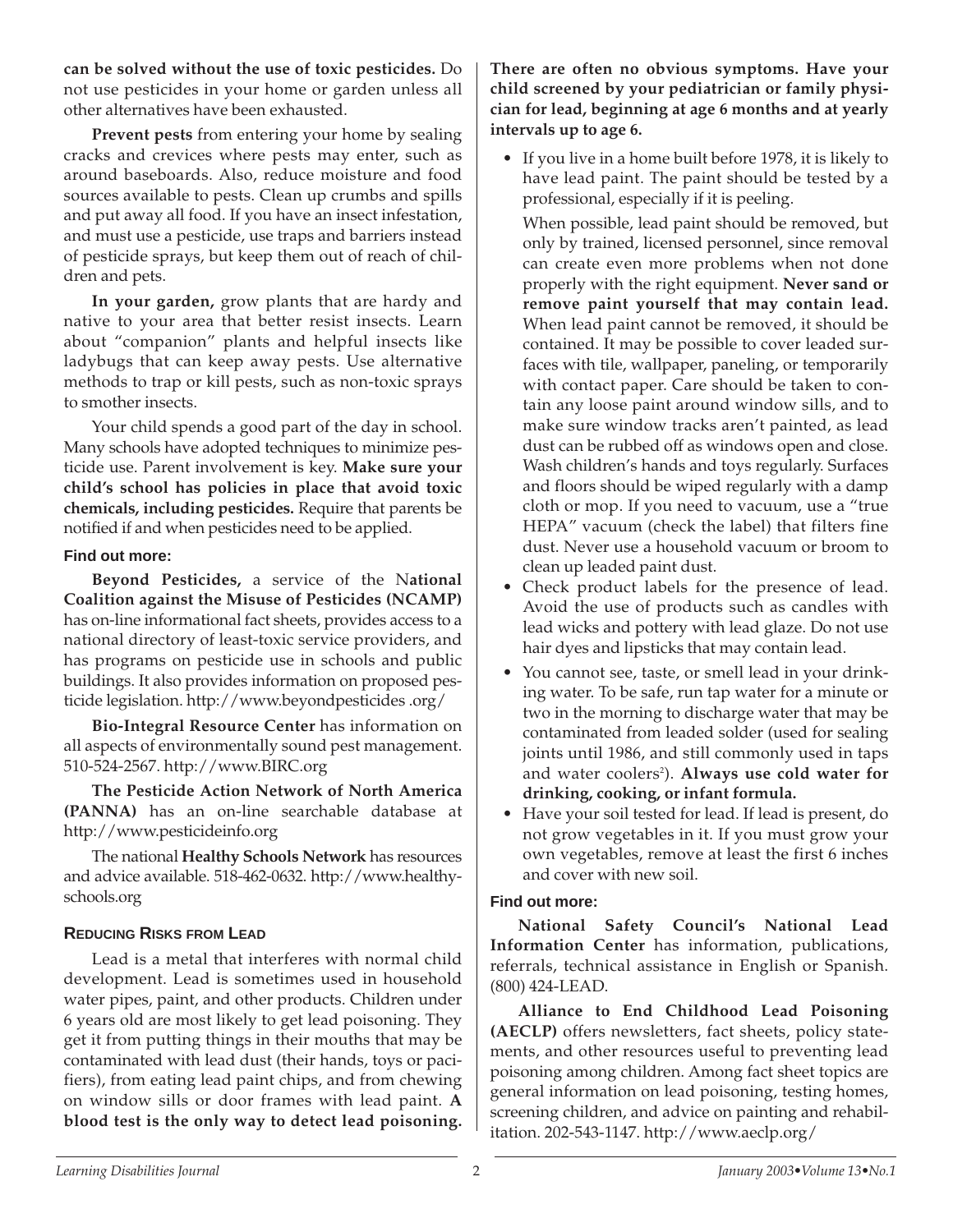## **REDUCING RISKS FROM MERCURY**

(See Healthy Food section for mercury in food.)

Some consumer products contain mercury. Make sure you dispose of these products properly.

- Mercury thermometers are still in many medicine chests. Don't throw your old one away where it will end up in the waste stream and contaminate the water supply. Check with your Board of Health to find out if your community or a local hospital is planning a mercury thermometer exchange, and turn in your old one for a new digital thermometer. Never vacuum up mercury from a broken thermometer. Sweep it up with a broom, put it in a closed container, and dispose of it as household hazardous waste. Do not discard mercury in the sink, toilet, or trash, as it will end up in the waste stream.
- Fluorescent light tubes that are energy-efficient contain mercury. Check to see if your community recycles these items. If not, save them for your community's hazardous waste collection day. Some batteries (mainly small button batteries) still contain mercury. Try to buy mercury-free batteries, and recycle those with mercury with your community recycling, or at stores that recycle batteries.

### **Find out more:**

**Health Care Without Harm** can provide information on eliminating mercury, how to exchange mercury thermometers, and how to clean up a broken mercury thermometer. http://www.noharm.org

# **HEALTHY FOOD CAN HELP PROTECT YOUR CHILD**

Eating more fruits, vegetables, beans, grains, and low or nonfat animal products is healthiest for you and your child. Fat can be reduced in the diet of children older than two years of age. Many chemical pollutants build up to high levels in animals, particularly in animal fat. These chemicals also can store in your body, and are passed from mother to fetus during the most sensitive period of brain development. By eating a healthy diet yourself before and during pregnancy and breast-feeding, you can help protect your unborn and nursing child. Fetal exposures are best prevented by life-long food habits that minimize your intake of toxic chemicals.

• **Eating less animal fat is important** since most harmful chemicals are stored in animal fat. Eating less fat is also better for your general health. Animal fats are found in dairy products (especially cheese), processed foods, meat, fish, and chicken.<sup>3</sup> You can lower your fat intake by consuming only low-fat animal products, such as nonfat or low-fat milk and cheeses, and lean meat, poultry, and fish, and by cutting away any fat that can be trimmed before cooking.

- **Avoid processed foods** made from ground meat and animal parts such as sausage, bologna, hot dogs, and canned, ground lunch-meats which are very high in animal fats.
- Mercury, unlike other harmful chemicals, stores in the muscle of the fish, not the fat. **Therefore, fish that contain high levels of mercury should be avoided.** High mercury fish include swordfish, shark, king mackerel, tilefish, fresh tuna, and some freshwater fish. (Many rivers and lakes in the U.S. are polluted with mercury.)<sup>4</sup> Canned tuna, which is moderately high in mercury, should be limited to less than 7 ounces a week for adults 5 (about a small can) and 2 ounces a week for children (less than one-third of a small can). **Choose instead fish which are lower in mercury and other pollutants, such as cod, haddock, and pollock as healthier alternatives.**6, 7 Other less expensive, low-fat sources of protein include beans, lean chicken, turkey, and eggs without the yolk.
- **Plastics and plastic additives can leach into food products from containers.** Some plastics contain chemicals that may be toxic to the developing fetus. The developing reproductive system is particularly vulnerable. Do not store food in plastic wraps or microwave it in plastic wraps or containers.

## **USE SAFER HOUSEHOLD AND PERSONAL CARE PRODUCTS**

**Many cleaning and deodorizing products,** including antibacterial soaps, bleach, ammonia, air fresheners, and some cosmetics and personal care products may contain toxic solvents, suspected endocrine-disrupting chemicals, and sometimes pesticides. Check labels for ingredients. Commercial non-toxic cleaning products are available, or you can make simple cleaning solutions with substances such as baking soda, soap, and vinegar. The use of scrubbing pads and brushes can also eliminate the need for chemical cleaning agents.

## **USE SAFER BUILDING MATERIALS AND FURNISHINGS**

- **Toxic fumes and dust are commonly present during demolition and new construction.** Pregnant women and young children should avoid exposure to home renovations and construction areas.
- **Bonded wood products** (plywood, chipboard), carpeting, and furniture may release toxic fumes.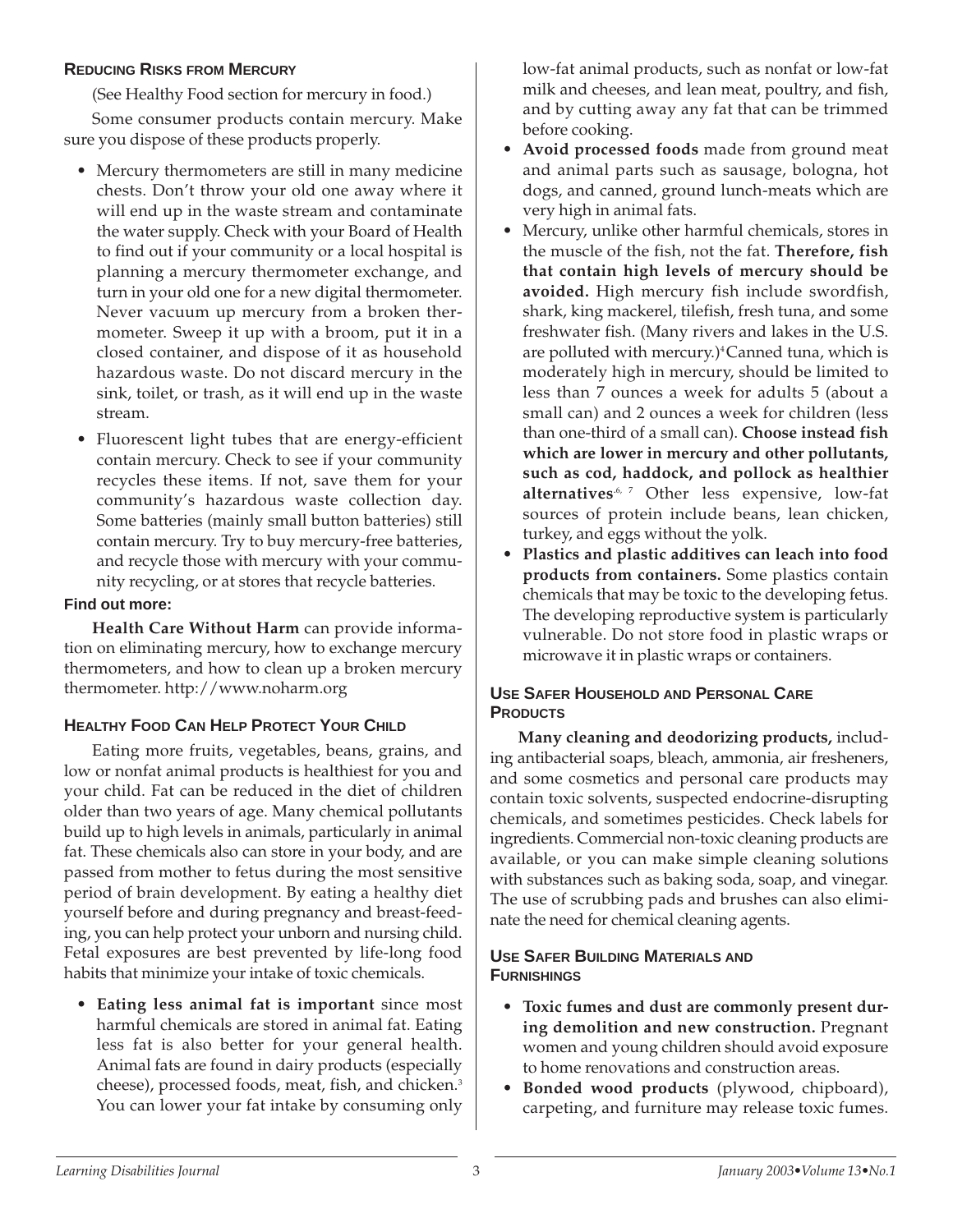Purchase non-toxic or less toxic furnishings and building materials when possible, such as solid woods and natural, untreated fabrics.

• **Carpets may store pollutants** (including lead, pesticides, and other contaminants) in your house. They should be removed, if possible, especially from children's bedrooms and play areas. Removing shoes when entering the house can reduce pollutants that are tracked in from outdoors (e.g., lead, pesticides). Natural fiber area rugs are made without chemicals and, in contrast to installed rugs, do not require gluing with solvents. Carpets and area rugs should be washed frequently to remove pollutants. Avoid using a vacuum unless it has a "true HEPA" filter (check the label), because vacuuming can lift pollutants into the air.

## **AVOID SOLVENTS**

Alcoholic beverages, gasoline, most furniture strippers, glues, adhesives, paint thinners, and some cleaning solutions and cosmetics contain solvents. Most dry cleaning is done by using a toxic solvent.

- **Pregnant women should forego all alcohol throughout pregnancy and nursing.** Since alcohol exposure very early in pregnancy may disrupt brain development, it would be prudent for women to stop consuming alcohol as soon as they begin trying to conceive.
- Your work or hobbies (for example, painting, model building, furniture refinishing, and auto repair) may involve exposure to solvents. **If possible,** pregnant and breast-feeding women should completely avoid such exposures. Others should minimize solvent exposure by using these products only in very well-ventilated areas, and avoiding skin contact. As available, use non-toxic, waterbased products instead.
- **Women who are pregnant, trying to become pregnant, or nursing should avoid any exposure to dry cleaning, including recently dry-cleaned clothes.** Try to buy clothing that does not require dry cleaning. If you must dry clean an item, when you pick it up remove the plastic wrap and store it in the car trunk for the drive home. Air out freshly dry-cleaned clothes outdoors before wearing or storing them indoors.

Alternatives to traditional solvent-based dry cleaning are available. Wet cleaning processes using soaps and controlled application of water have been found to be extremely effective, and well received by consumers. Urge your local dry cleaner to switch to safer cleaning methods. If you live above or near a dry cleaner a local health or environmental agency should help make sure that you are not exposed to fumes.

# **Find out more:**

# **EPA Indoor Air Quality Hotline: (800) 438-4318**

# **BREAST-FEEDING**

Breast-feeding is recommended for a period of at least one year, since it provides important, proven health benefits to the child.<sup>8</sup> These benefits include reduced risks for life-threatening diseases as well as mild illnesses. For example, compared to formula-fed infants, those that are breast-fed have less pneumonia, ear infections, diarrhea, and meningitis in infancy, and later in life appear less likely to develop asthma, obesity, and diabetes. Mothers benefit as well. Mothers who breast-feed return to their pre-pregnancy weight more quickly and have stronger bones, reducing the risk of hip fractures in later life.

- Both infant formula and breast milk contain chemicals due to environmental pollutants. However, the presence of these chemicals in breast milk has not been shown to cause harmful effects.
- The benefits of breast-feeding therefore greatly outweigh any health risk associated with chemicals in breast milk. Considering all available scientific evidence, breast-feeding is still the best way a mother can feed her infant.
- Mothers and mothers-to-be can reduce breast milk contaminants by reducing animal fat in their diet. Avoid processed foods, and choose low or non-fat cheeses, meat, poultry, fish, and dairy foods.
- Do not purchase toxic products. Support efforts to end the use of harmful chemicals.

For more detailed information, see the factsheet: Why Breast-Feeding is Still Best for Baby."

# **AVOID TOBACCO**

• Children whose mothers smoked during pregnancy, or who were exposed to second-hand smoke, are at risk for impairments in learning and intelligence. Pregnant women should not smoke or be near others who are smoking.

#### **GENERAL RESOURCES ON CHILDREN'S HEALTH PROTECTION**

**Children's Environmental Health Network.** A national project whose mission is to promote a healthy environment, and protect the fetus and the child from environmental health hazards. Publications include: T*he*